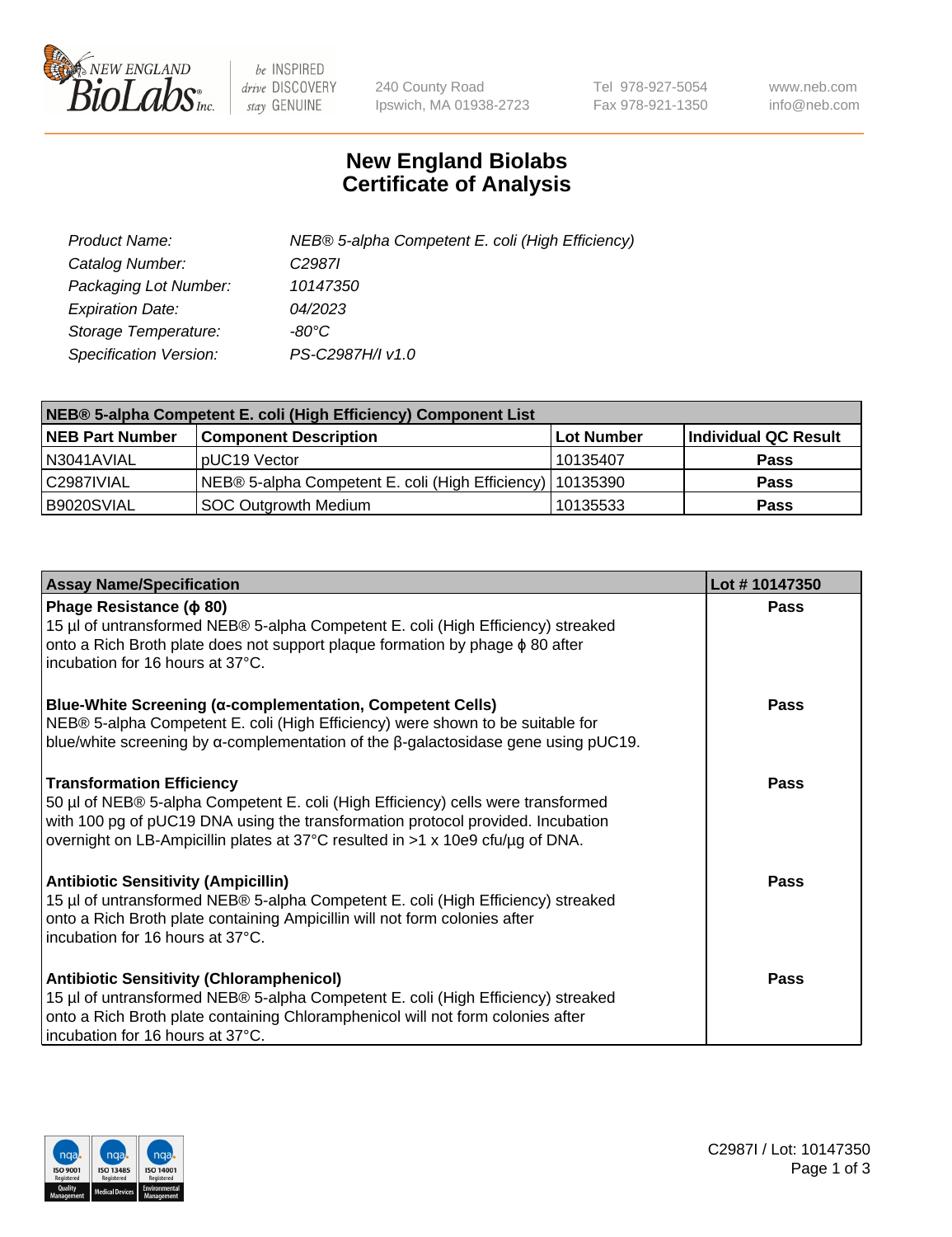

be INSPIRED drive DISCOVERY stay GENUINE

240 County Road Ipswich, MA 01938-2723 Tel 978-927-5054 Fax 978-921-1350

www.neb.com info@neb.com

| <b>Assay Name/Specification</b>                                                                                                                                                                                                                            | Lot #10147350 |
|------------------------------------------------------------------------------------------------------------------------------------------------------------------------------------------------------------------------------------------------------------|---------------|
| <b>Antibiotic Sensitivity (Chloramphenicol)</b><br>15 µl of untransformed NEB® 5-alpha Competent E. coli (High Efficiency) streaked<br>onto a Rich Broth plate containing Chloramphenicol will not form colonies after<br>incubation for 16 hours at 37°C. | Pass          |
| <b>Antibiotic Sensitivity (Streptomycin)</b><br>15 µl of untransformed NEB® 5-alpha Competent E. coli (High Efficiency) streaked<br>onto a Rich Broth plate containing Streptomycin will not form colonies after<br>incubation for 16 hours at 37°C.       | Pass          |
| <b>Antibiotic Sensitivity (Spectinomycin)</b><br>15 µl of untransformed NEB® 5-alpha Competent E. coli (High Efficiency) streaked<br>onto a Rich Broth plate containing Spectinomycin will not form colonies after<br>incubation for 16 hours at 37°C.     | Pass          |
| <b>Antibiotic Sensitivity (Kanamycin)</b><br>15 µl of untransformed NEB® 5-alpha Competent E. coli (High Efficiency) streaked<br>onto a Rich Broth plate containing Kanamycin will not form colonies after incubation<br>for 16 hours at 37°C.             | <b>Pass</b>   |
| <b>Antibiotic Sensitivity (Nitrofurantoin)</b><br>15 µl of untransformed NEB® 5-alpha Competent E. coli (High Efficiency) streaked<br>onto a Rich Broth plate containing Nitrofurantoin will not form colonies after<br>incubation for 16 hours at 37°C.   | Pass          |
| <b>Antibiotic Sensitivity (Tetracycline)</b><br>15 µl of untransformed NEB® 5-alpha Competent E. coli (High Efficiency) streaked<br>onto a Rich Broth plate containing Tetracycline will not form colonies after<br>incubation for 16 hours at 37°C.       | Pass          |

This product has been tested and shown to be in compliance with all specifications.

One or more products referenced in this document may be covered by a 3rd-party trademark. Please visit <www.neb.com/trademarks>for additional information.